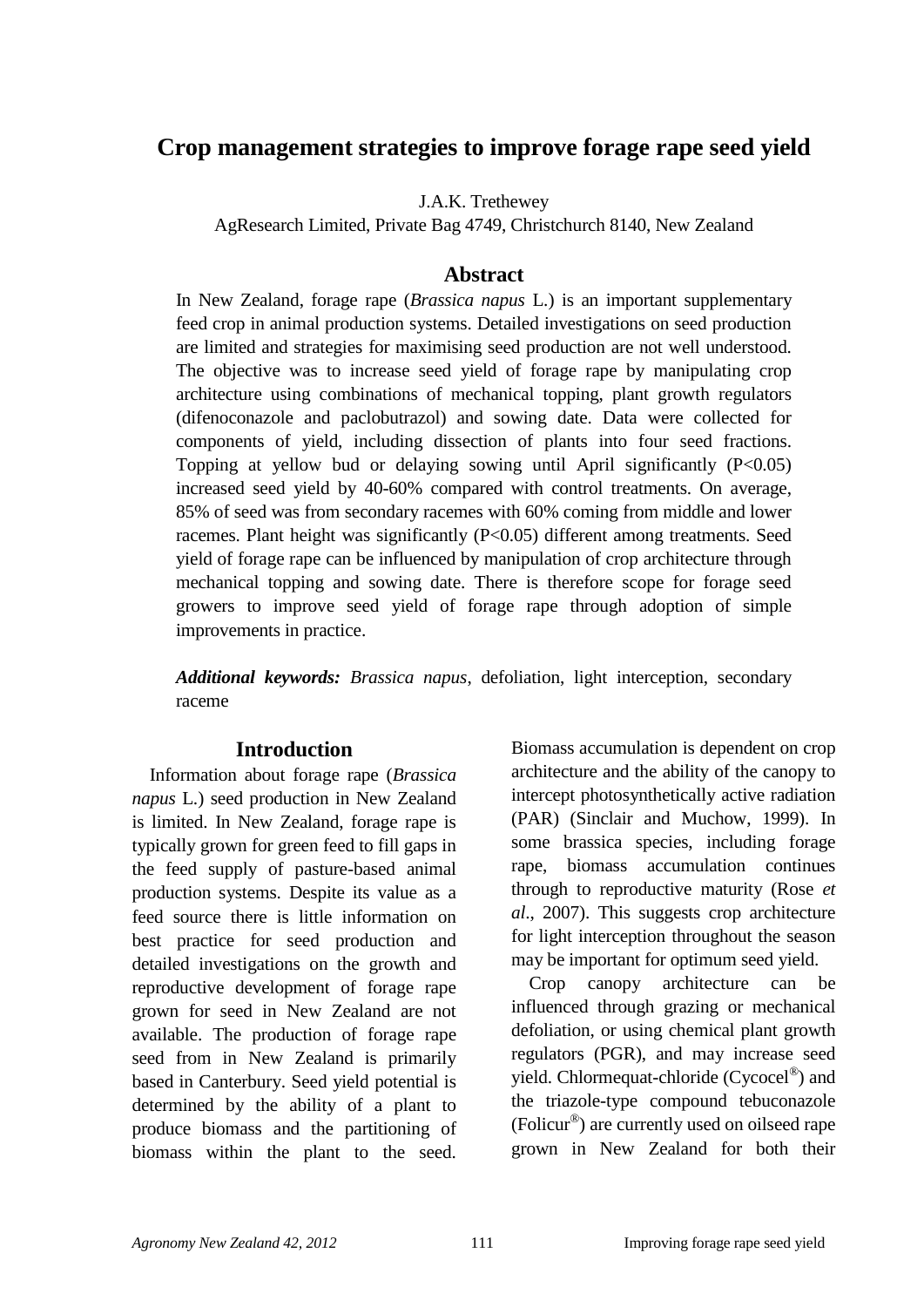fungicidal and growth regulatory properties. Plant growth regulators such as Toprex<sup>®</sup> (a combination of difenoconazole and paclobutrazol), have also been used on oilseed rape seed crops. Plant growth regulators may improve other aspects of crop growth, including lodging resistance and the number of seeds per unit area by restricting canopy growth (Armstrong and Nicol, 1991).

Defoliation at certain growth stages alters crop architecture and source sink relationships. The indeterminate growth of forage rape means that leaves, stems, flowers and pods are competing for resources simultaneously. Therefore any reduction in green leaf area during reproductive development will strengthen the leaf demand for resources and constrain the delivery of resources to the seed. Defoliation of forage rape during reproductive development has been shown to decrease seed yield depending on the timing and severity of defoliation (Khan *et al*., 2007a; 2007b). The objective of the

present research was to investigate the effect of different management strategies on crop architecture and seed yield in forage rape in Canterbury New Zealand.

#### **Methods**

A trial comparing management strategies to increase seed yield of forage rape was established in 2011 at the AgResearch farm, Lincoln, Canterbury  $(43^{\circ} 38^{\circ} S, 172^{\circ} 28^{\circ} E)$ . The trial was a randomized block design with four replicates, using the cultivar "Greenland", a late flowering type grown for seed and fodder in New Zealand. Plots were  $10 \text{ m} \times 2.7 \text{ m}$ , with 15 cm rows. Plots were sown at 3 kg/ha at a depth of 2 cm with a tractor drawn precision cone-seeder drill. Treatments included combinations of early (25 March 2011) and late (13 April 2011) sowing dates, spring defoliation by mechanical topping at green bud (early) and yellow bud (late) growth stages, and application of the plant growth regulator (PGR) Toprex (a.i. difenoconazole 250 g/l and paclobutrazol 125 g/l) (Table 1).

| Treatment                    | Timing           |  |
|------------------------------|------------------|--|
| Early Sowing (25 March 2011) |                  |  |
| Control                      |                  |  |
| Toprex early                 | 17 October 2011  |  |
| Toprex late                  | 01 November 2011 |  |
| Topping early                | 14 October 2011  |  |
| Topping late                 | 28 October 2011  |  |
| Topping early $+$ Toprex     | 14 October 2011  |  |
| Topping late $+$ Toprex      | 28 October 2011  |  |
| Late Sowing (13 April 2011)  |                  |  |
| Control                      |                  |  |
| Topping early                | 26 October 2011  |  |
| Topping late                 | 04 November 2011 |  |

**Table 1:** Trial sowing date, topping and plant growth regulator timing of application.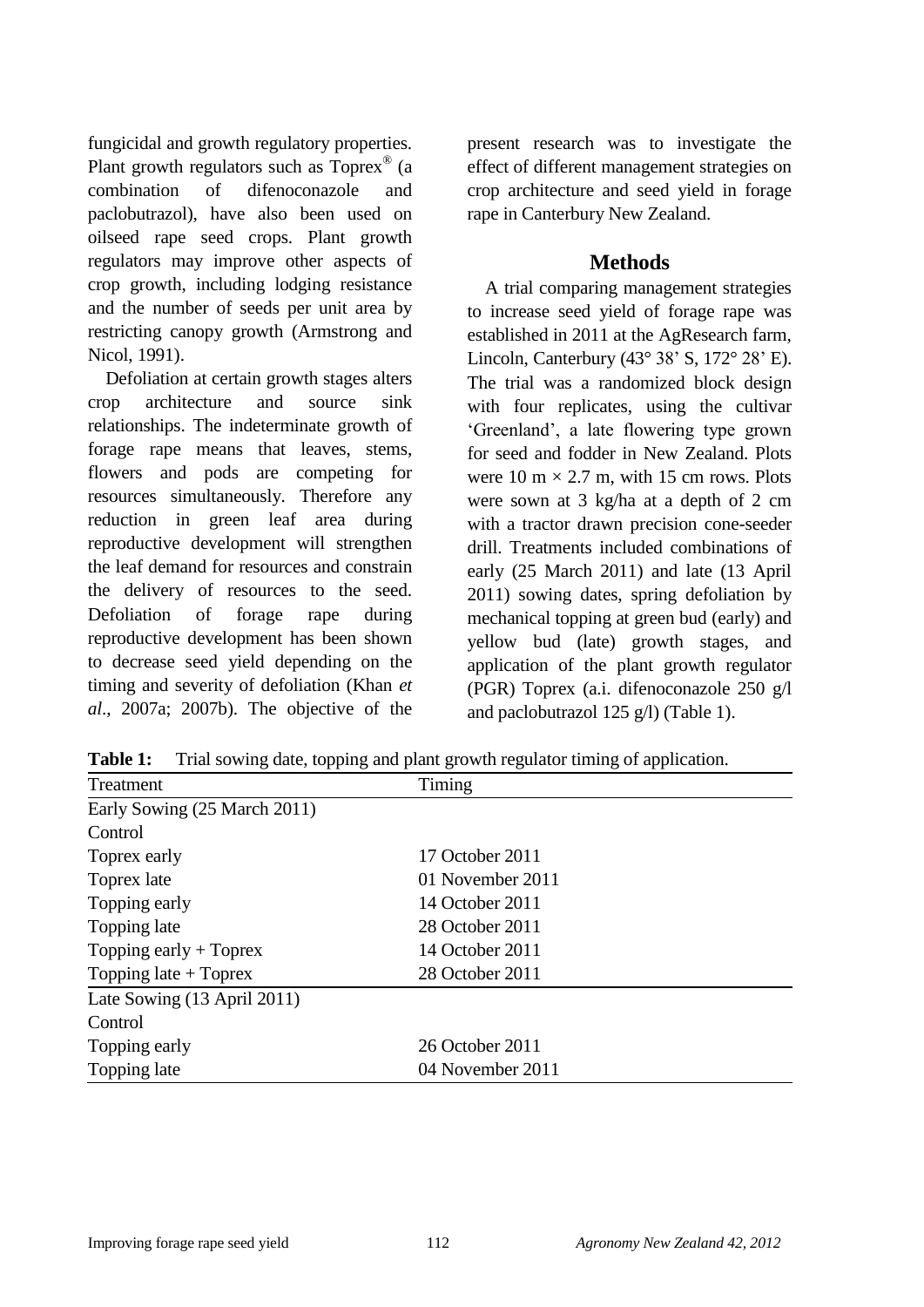The trial was fertilised with 150 kg/ha N as urea applied in two equal applications on 21 August 2011and 5 September 2011. A soil test (Hill Laboratories, Hamilton, New Zealand) indicated approximately 23 kg/ha available N prior to sowing. The trial was irrigated as required when water deficit was approximately 100 mm. Water deficit was estimated using Penman evapotranspiration data from local weather station (43°37´S, 172°28´S). Toprex was applied with a plot sprayer at 220 l/ha. Defoliation treatments were applied manually with hand shears, with the top 10% of the plant including the apical bud of the primary raceme removed. Netting was erected to cover the entire trial site to minimize seed loss from birds. Plots were harvested between 16 January 2012 and 30 January 2012 when seed was approximately 40% seed moisture content. At each harvest date a 2 m  $\times$  2 m quadrat was hand harvested, dissected into 4 plant fractions (Figure 1), air dried and hand thrashed. Seed fractions were cleaned using an air column separator.

#### **Data analysis**

GenStat (version 13, VSN International Ltd, UK) was used for statistical analysis using a general analysis of variance (ANOVA) model. Means were separated using the least significant difference (LSD) procedure. Individual and combined plots were designated as treatments and replicates designated as blocks.



**Figure 1:** Diagrammatic representation of where seed fractions were obtained from. Plants were dissected into 4 fractions based on their position on the plant. Fraction  $1 =$ primary raceme; fraction  $2 =$  upper secondary racemes; fraction  $3 =$  middle secondary racemes; fraction 4 = lower secondary racemes.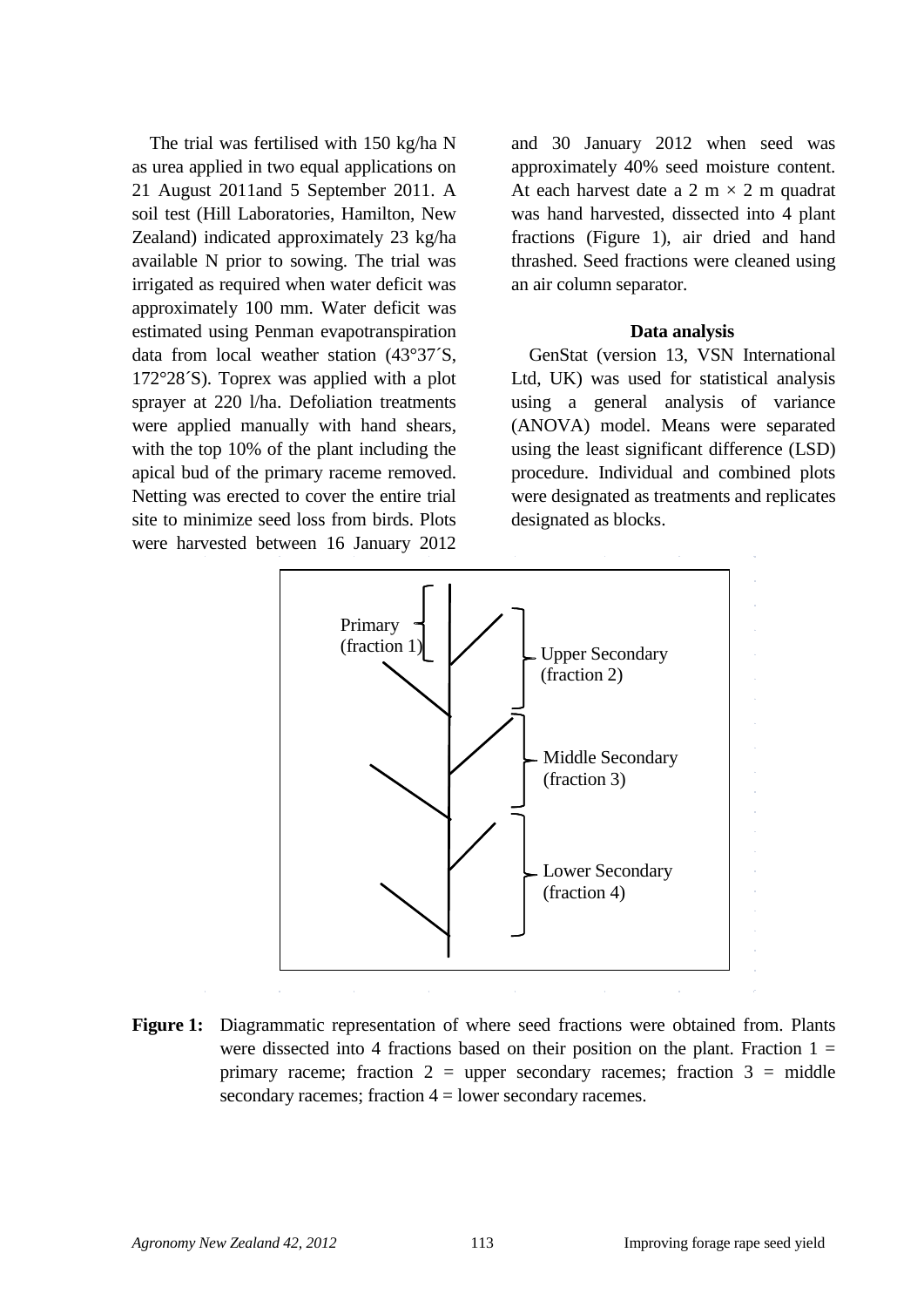#### **Results**

Average seed yields from all treatments are shown in Figure 2. The April sown, late defoliation treatment produced the highest seed yield. In March and April sown plots the highest yielding treatments were the late (yellow bud) defoliation treatments. These treatments had 30% more seed than the corresponding controls (Figure 2). For all treatments, April sown plant were approximately 50% higher yielding than March sown treatments. Plant growth regulators had no effect on seed yield compared with controls in this experiment.



Figure 2: Average seed yield (kg/ha) for all treatments of forage rape, Lincoln, 2011-2012. Con = control;  $PGR = Toprex$ ;  $GB = topping$  early;  $YB = topping$  late; Apr Con = April control.  $LSD_{(0.05)}=323$ .

The percentage of seed from different parts of the canopy varied significantly among treatments (Figure 3). In PGR treatments and the March and April sown control treatments almost 30% of the seed came from the primary raceme, (fraction 1) (Figure 3a). All other treatments had significantly less seed (9%) contributed by the primary raceme. On average among treatments, seed from the upper secondary racemes, fraction 2, accounted for 23% of all seed (Figure 3b). Late (yellow bud) defoliation treatments contributed the most seed from these fractions (27%). Seed from middle secondary racemes, fraction 3 contributed, on average, 28% of all seed

(Figure 3c). Defoliation treatments contributed the most seed from these fractions whereas control treatments and PGR treatments contributed the least (Figure 3c). Lower secondary racemes (fraction 4), contributed, on average the largest percentage of seed with 31% of all seed (Figure 3d). Lower secondary racemes were less sensitive to defoliation, sowing date and PGR treatments when compared with other seed fractions. April early (green bud) defoliation gave the highest amount of seed from these fractions (38%) whereas the April control and March late PGR application gave the least (25%).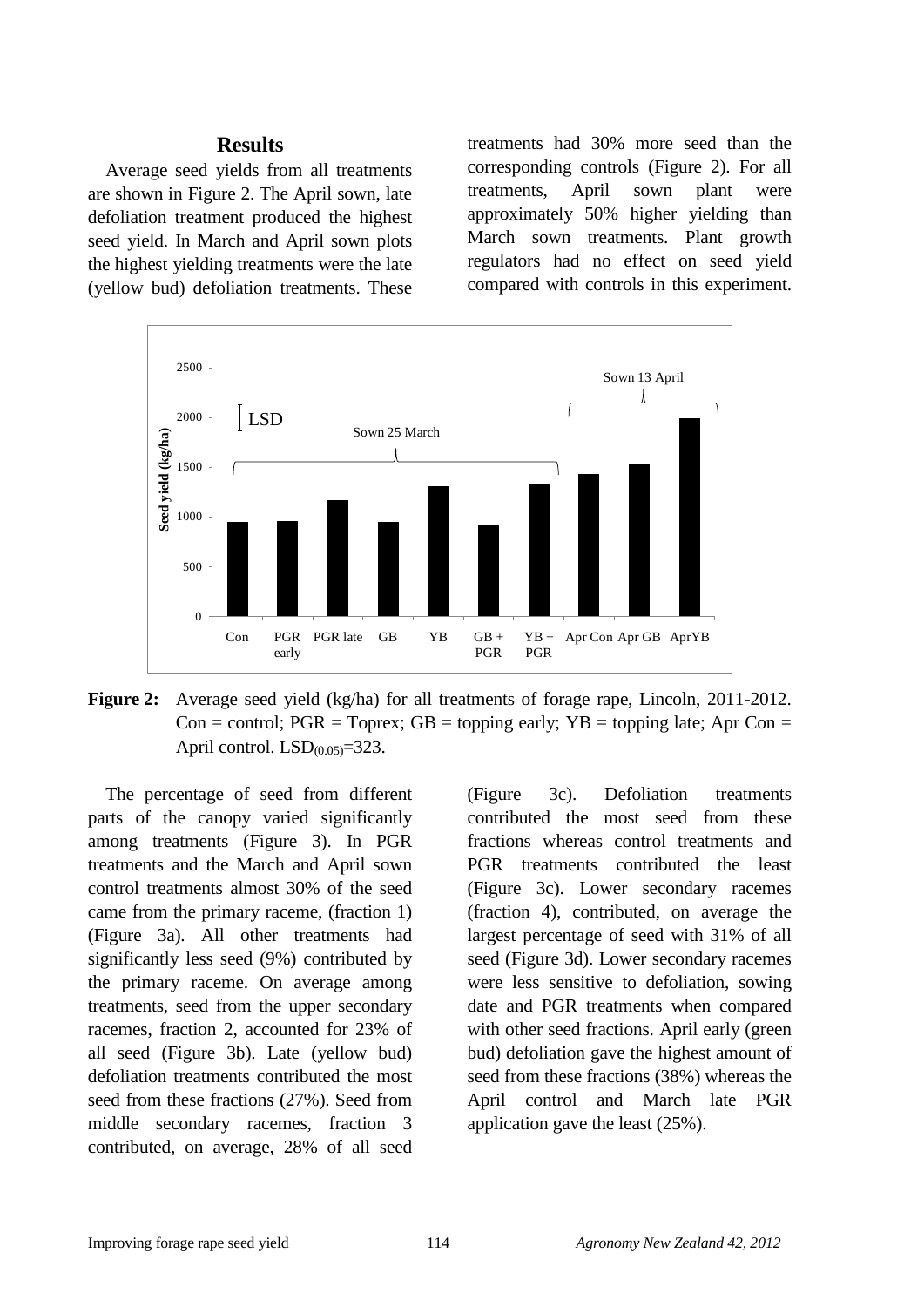Crop height at treatment application and harvest are shown in Figure 4. Plant height was significantly reduced in early (green bud) defoliation treatments. At harvest early defoliation treatments were approximately 25% shorter than all other treatments.



**Figure 3:** Seed yield as a % of total seed yield for (a) primary raceme, fraction 1, (b) upper secondary racemes, fraction 2, (c) middle secondary racemes, fraction 3, (d) lower secondary racemes fraction 4. LSD<sub>(0.05)</sub> for fractions were as follows: (a) = 7.9; (b) = 3.1; (c) = 6.8; (d) = 5.2. Con = control; PGR = Toprex; GB = topping early; YB = topping late; Apr Con = April control.



**Figure 4:** Crop heights at treatment application and at harvest. Bars =  $LSD<sub>(0.05)</sub>$ . Con = control;  $PGR = Toprex$ ;  $GB = topping$  early;  $YB = topping$  late; Apr Con = April control.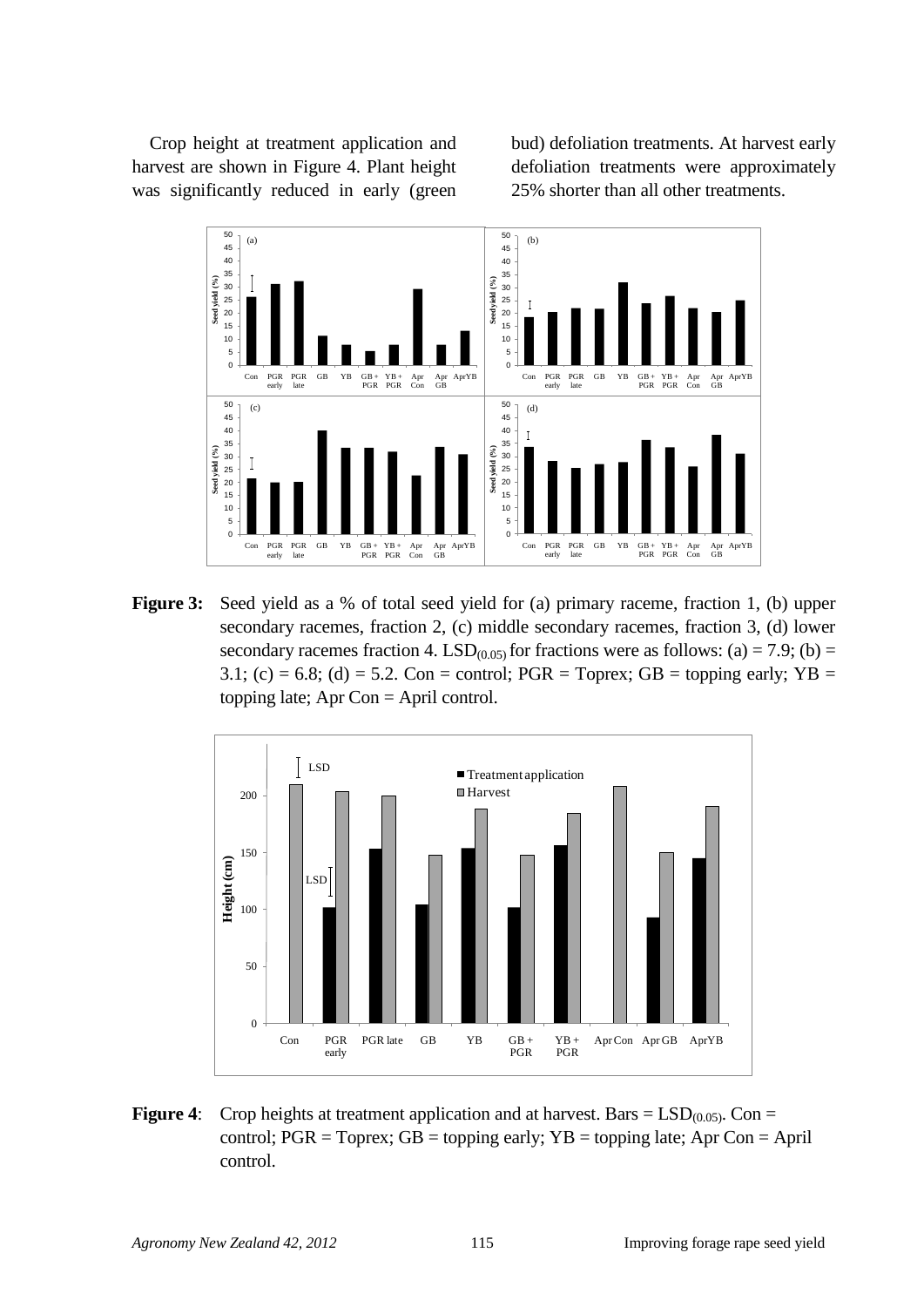#### **Discussion**

In New Zealand, detailed investigations on the growth and reproductive development of forage rape grown for seed are limited. The present study has shown that mechanical defoliation and sowing date significantly alter crop architecture and seed yield. Late defoliation at yellow bud growth stage increased seed yield by 30% over the controls. Defoliation at yellow bud resulted in more even reproductive development with a higher proportion of seed being contributed by the upper secondary racemes. Previous defoliation trials have not resulted in seed yield increases (Khan *et al*., 2007a; 2007 b). In the trials of Khan *et al*. (1997) defoliation was extensive with two thirds of the growth removed, in contrast to this study where only 10% of plant height was removed. In the present study, defoliation at green bud growth stage did not affect seed yield. These plants were 25% shorter than other treatments and had fewer secondary racemes. The reduction in light interception may have affected source sink relationships (Diepenbrock, 2000) as these plants had a smaller proportion of seed contributed by the upper secondary racemes compared with yellow bud defoliation. Application of PGR had no affect on plant height or seed yield in this experiment. The first application of PGR in the present study was in the middle of October when the crop was approximately 1 m tall. Earlier applications might have reduced crop height and altered crop architecture.

April sown treatments yielded 50% more seed than comparable March sown treatments. Crop establishment in April sown treatments was slower than March sown treatments through autumn. During spring growth, April sown treatments had a more uniform distribution of plants and reached canopy closure later allowing better penetration of light through the canopy in late spring. Summer temperatures during the study were lower than average. The effect of cooler temperature during seed fill will require further investigation. Huehn (1998) showed that irregular sowing and germination, as well as abiotic and biotic effects, lead to non-uniform distribution of plants in the canopy resulting in reduced seed yields. The cultivar Greenland is a late flowering forage rape cultivar, and a later sowing date might benefit later flowering cultivars.

#### **Conclusions**

This study has shown that increases in seed yield can be achieved through cost effective management practices. However, innovations to minimise crop damage during defoliation are needed. Future detailed studies investigating flowering time, plant density, source sink relationships and stand uniformity will offer further insights into understanding and improving seed yield management practices in forage rape.

## **Acknowledgements**

This research was funded by the Foundation for Research, Science and Technology (FRST) "Advanced seed production" contract number LINX0803. Thanks to Maria Duter, Lee Sutherland, Alec Maunsel, Angela Ravagnani and Alexandra Shearer for technical assistance.

## **References**

Armstrong, E.L and Nicol, H.I. 1991. Reducing height and lodging in rapeseed with growth regulators. *Australian Journal of Experimental Agriculture* 31: 245-250.

Diepenbrock, W. 2000. Yield analysis of